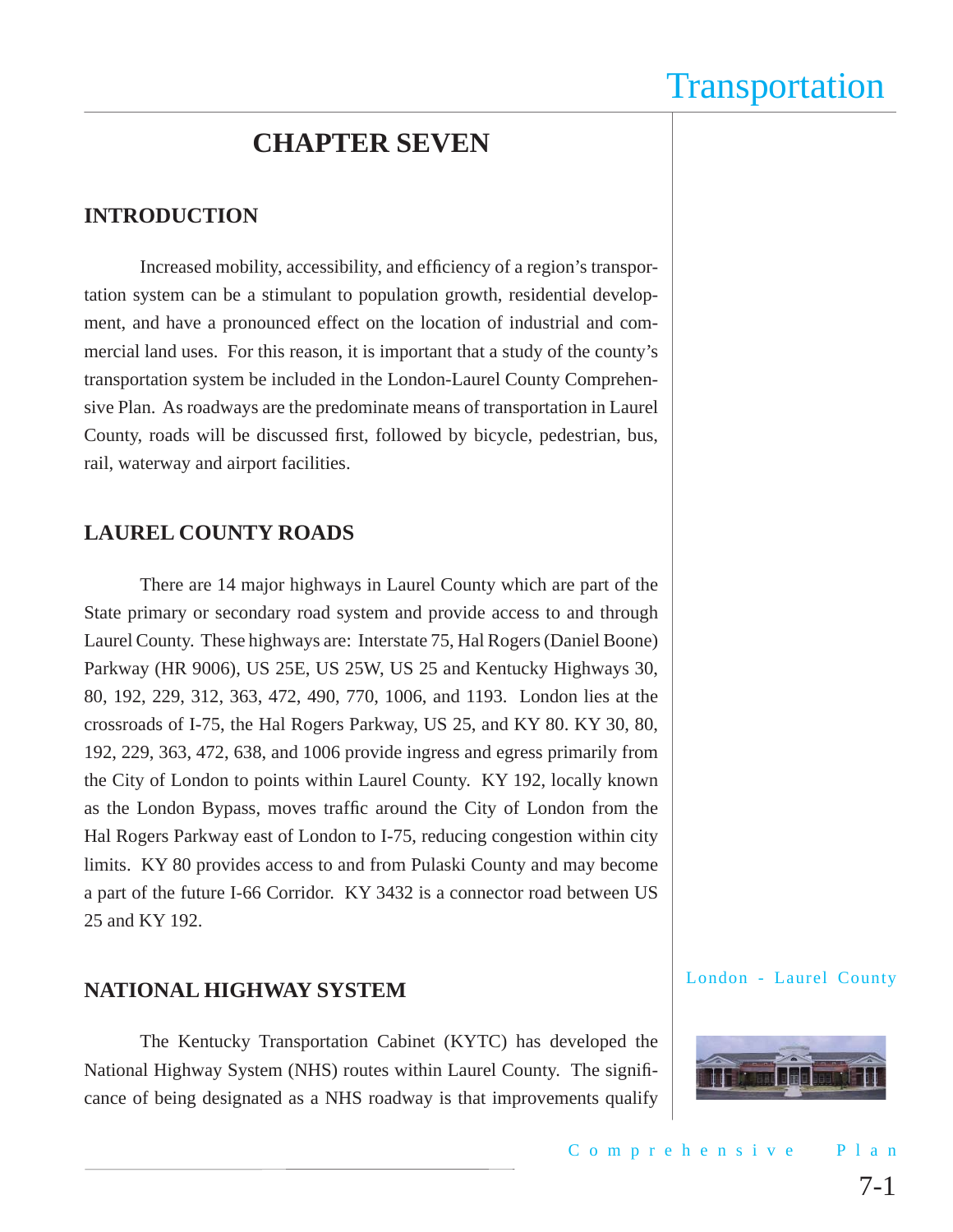for specific NHS funding. NHS routes for Laurel County include Interstate 75, the Hal Rogers Parkway, KY 80 from the Pulaski County line to US 25, and US 25E from the Knox County line to the junction of KY 770 at the west ramps of I-75.

### **TRUCKING CLASSIFICATIONS**

Laurel County's road system consists of federal and state roads maintained by the State of Kentucky, county roads maintained by the Laurel County Road Department, and city streets maintained by the City of London. State maintained roads are classified by truck weight capacity. Kentucky Revised Statute (KRS) 189.222 requires the KYTC to establish weight limits on the state maintained highway system. To implement this statute, Kentucky Administrative Regulations (KAR) designating these weight limits are promulgated and updated frequently. The last such update occurred on December 18, 2003. Designated "AAA" trucking highways have an 80,000 pound permitted gross load limit, while "AA" highways have a 62,000 pound gross load limit. All other state maintained roads are designated as Class "A" trucking highways with a 44,000 pound gross load limit. Figure 7-1 shows the AAA, AA, and A rated highways in Laurel County.

### **FUNCTIONAL CLASSIFICATION SYSTEM**

The analysis of existing roadway systems includes the assessment of the function performed by individual facilities within the system. Functional classification is the process by which streets and highways are grouped into classes, or systems, according to the character of service that they are intended to provide. The functional classification system for Laurel County (Figure 7-2) as established by the KYTC is as follows:

*Rural Principal Arterial* - The rural principal arterial system consists of a connected rural network of continuous routes having the following characteristics: 1) Serve corridor movements having trip length and travel density characteristics indicative of substantial statewide or interstate travel; 2) Serve all, or virtually all, urban areas of 50,000 and over in population and a large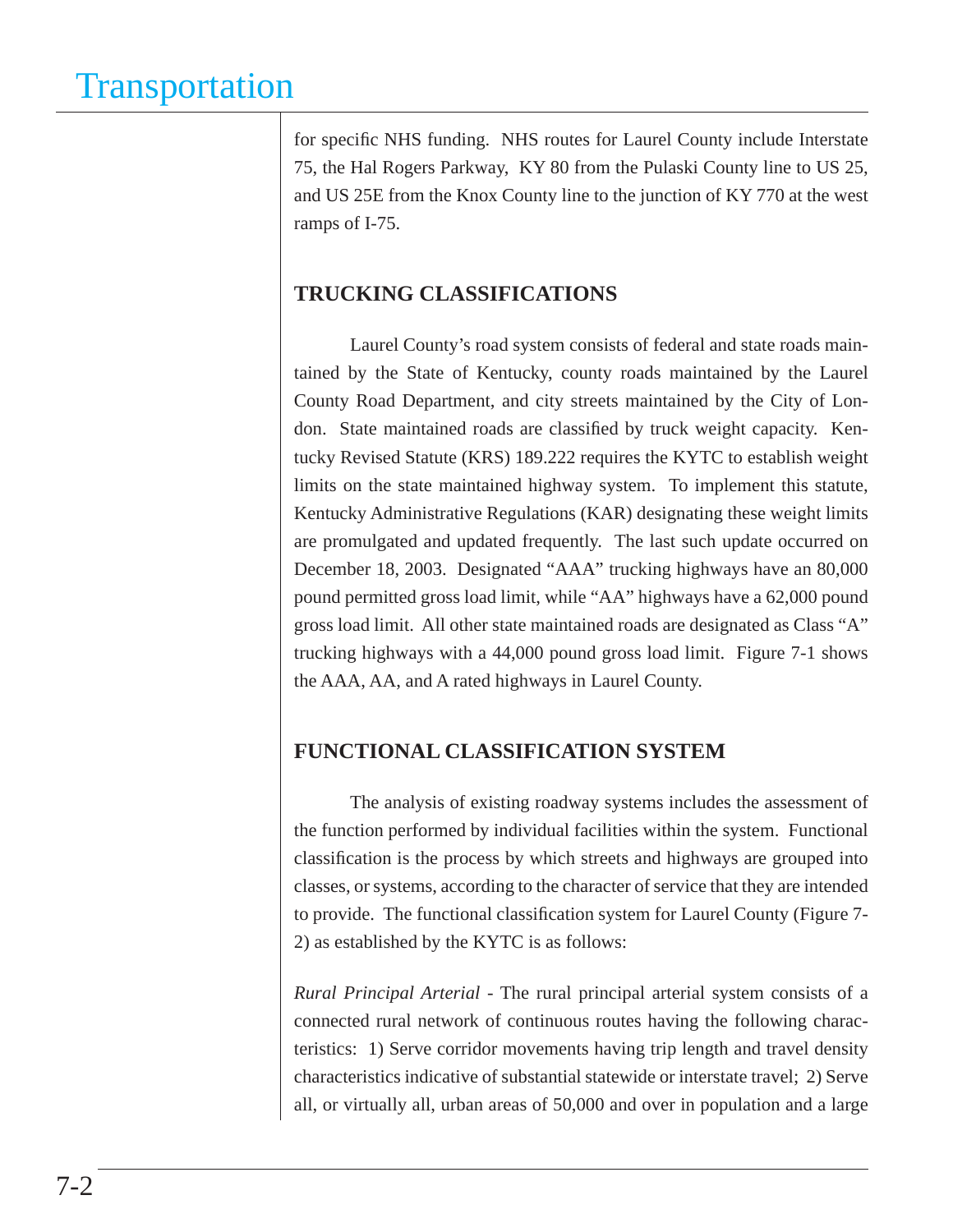majority of those with populations of 25,000 or over; 3) Provide an integrated network without stub connections except where unusual geographic or traffic flow conditions dictate otherwise.

*Rural Minor Arterial* - Rural minor arterial roads, in conjunction with the principal arterial system, form a rural road network having the following characteristics: 1) Link cities and larger towns (and other traffic generators, such as major resort areas, that are capable of attracting travel over similarly long distances) and form an integrated network providing interstate and intercounty service; 2) Be spaced at such intervals, consistent with population density, so that all developed areas of the state are within a reasonable distance of an arterial highway; 3) Provide (because of the two characteristics defined previously) service to corridors with trip lengths and travel density greater than those predominately served by rural collector or local systems. Minor arterials therefore constitute routes whose design should be expected to provide for relatively high overall travel speeds, with minimum interference to through movement.

*Rural Collector Roads*-Rural collector roads generally serve intracounty traffic where travel distances are shorter than those on arterial routes. On average, more moderate speeds occur on these roads. There are two types of rural collector routes, characterized as follows:

*Major Collector* - These routes typically: 1) provide service to the county seat not on an arterial route and to other traffic generators of equivalent intracounty importance, such as consolidated schools, shipping points, county parks, etc. ; 2) link these places with nearby larger towns or cities, or with routes of higher classification; and 3) serve the more important intracounty travel corridors.

*Minor Collector* - These routes are; 1) spaced at intervals, consistent with population density, to collect traffic from local roads in order to bring all developed areas within a reasonable distance of a collector road; 2) provide service to the remaining smaller communities; and 3) link the locally important traffic generators with rural areas.

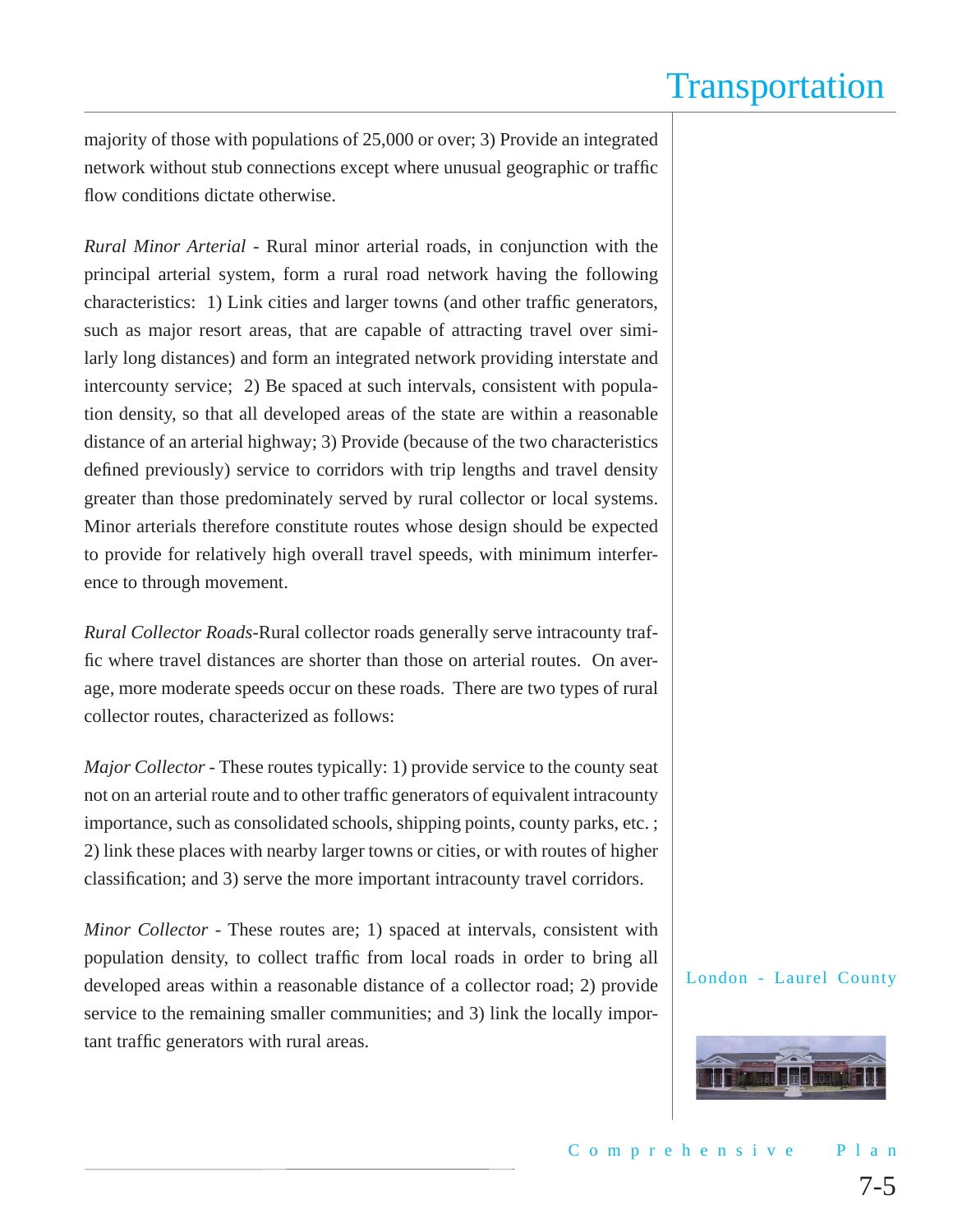*Rural Local Roads* - Roads within this classification have the following characteristics: 1) Serve primarily to provide access to adjacent land; and 2) provide service to travel over relatively short distances as compared to collectors or other higher road classifications. Local roads account for the remainder of roadways not classified as a principal arterial, minor arterial, or collector systems.

The KYTC uses a separate classification system for incorporated or urban areas. Therefore, the classification for streets within the City of London differ slightly from those in the County (Figure 7-3). Classifications for urban areas are as follows:

*Urban Principal Arterial* - This system of streets and highways serve the major centers of activity of a metropolitan area, the highest traffic volume corridors, the longest trips, and should carry a high proportion of the total urban area travel on a minimum of mileage. These roads should be integrated both internally and externally between major rural connections.

*Urban Minor Arterial* - These roadways interconnect with and augment the urban arterial system and provide service to trips of moderate length at a lower level of travel mobility than principal arterial routes.

*Urban Collector Streets* - The collector street system provides both land access service and traffic circulation within residential neighborhoods, commercial, and industrial areas. These roads differ from arterials as they penetrate residential neighborhoods distributing trips from arterials to the ultimate destination. The collector street also collects traffic from local streets in residential areas and channels it to the arterial road system. In the central business district, the collector system includes the street grid to facilitate traffic circulation.

*Urban Local Streets* - The local street system comprises all roads not placed in higher classifications. These streets primarily provide direct access to abutting land and access to the higher street classifications. These streets offer the lowest level of mobility. Service to through traffic movement is typically discouraged.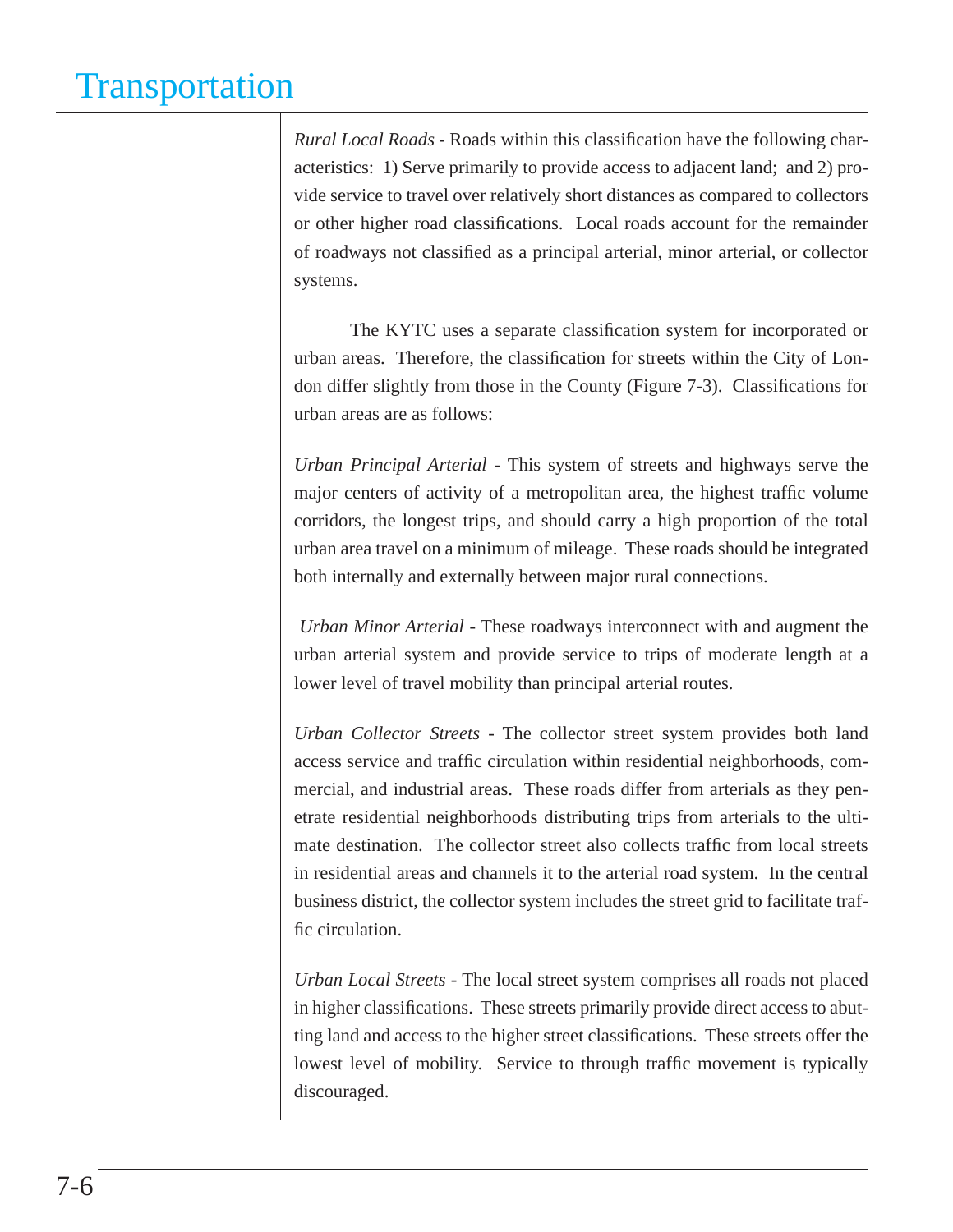The functional classification of a road should be considered when approving development proposals. The classification will be an indicator of road capacity. For example if a major subdivision is proposed along a rural local road, it is unlikely that the road will be able to handle the increased traffic in a safe and efficient manner. Therefore, the road may need to be upgraded or the proposal not approved. The factors which determine the capacity and safety of a specific road are numerous and include lane width, shoulder width, current traffic counts etc. Therefore, when the capacity of a road to handle the additional traffic from a development is in doubt, a traffic impact study using computer modeling should be required. New streets in subdivisions or developments should be designed to meet future as well as current transportation needs. Developers should be required to provide collector or arterial streets or the right of way for future extensions as appropriate considering long term traffic patterns.

Acquisition of necessary rights-of-way for the construction of new streets and the widening of existing major streets occur in many ways such as purchase, donations, and required dedications when land is subdivided, developed or redeveloped. Subdivision regulations require that the subdivider shall dedicate for public use the rights-of-way for widening existing streets or roads. Greater setbacks will be required along major existing streets and roads to provide this additional right-of way.

When portions of rights-of-way are not required to be dedicated by the subdivider, the property owner may still choose to provide them by voluntary dedication as a public service. Such dedication may encourage the construction or upgrading of roads which will provide better access to the developer's property. In cases where the necessary rights-of-way are not available through dedication for constructing or upgrading streets or roads, it will be necessary for the appropriate jurisdiction to purchase the required rights-ofway. Purchases may be made by negotiation with the property owner, or if necessary, the rights-of-way may be condemned through the jurisdiction's power of eminent domain.

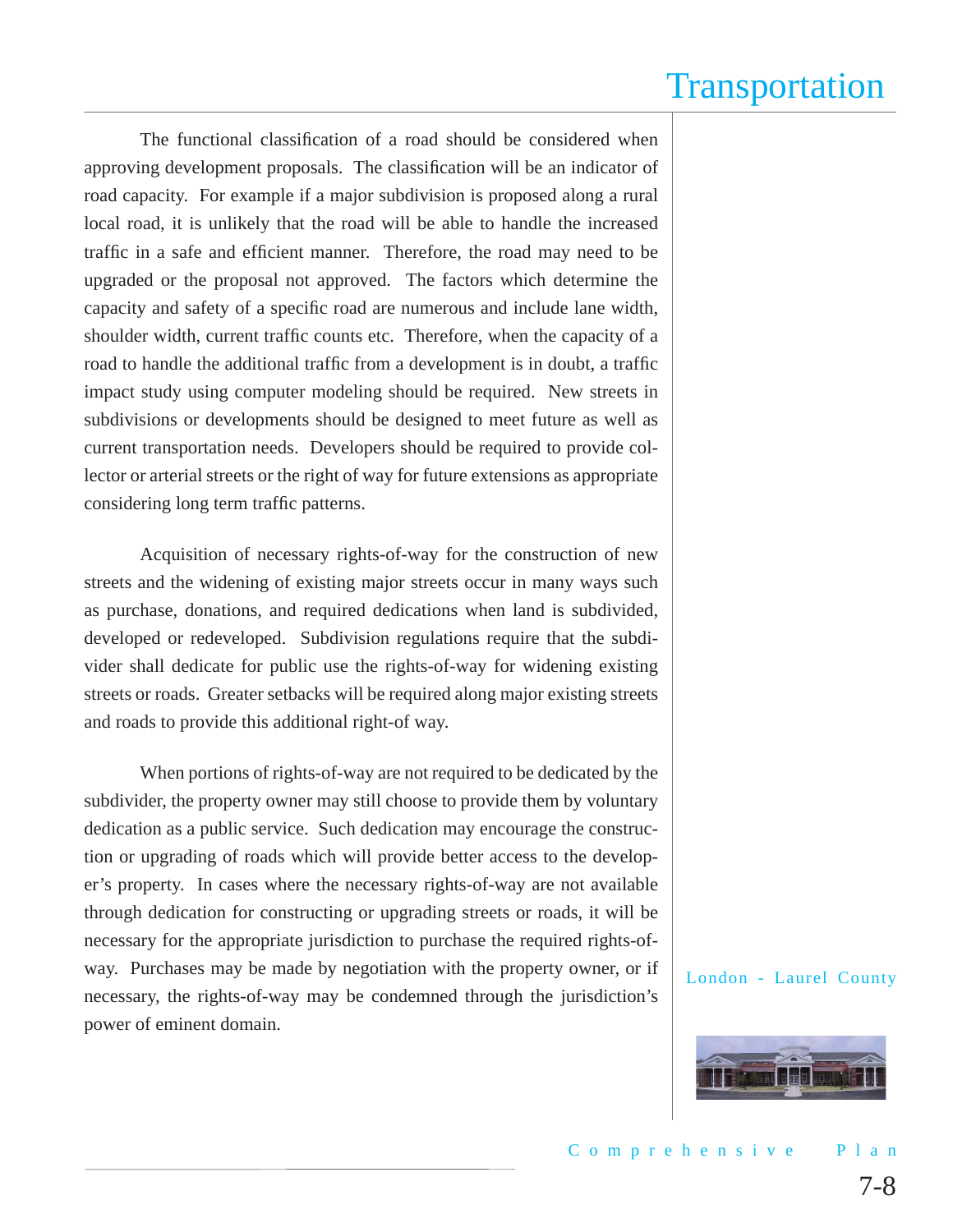### **PROPOSED INTERSTATE 66 CORRIDOR**

A new proposed interstate highway known as I-66 is being developed as part of the Transamerica Corridor. It will run from I-24 in Missouri, across the state of Kentucky through Ballard, Carlisle, McCracken, Graves, Marshall, Livingston, Lyon, Caldwell, Hopkins, Muhlenberg, Ohio, Butler, Warren, Barren, Metcalfe, Adair, Russell, Pulaski, Laurel, Clay, Leslie, Perry, Letcher, Knott, Floyd, and Pike counties and end at the proposed King Coal Highway (I-73/74 North-South Corridor) in West Virginia. This highway is intended to link the east and west coasts of the United States to accommodate trade and freight transportation.

A draft environmental impact statement (EIS) was completed for the Somerset to London portion of I-66 on May 17, 2006. Five different alternative routes within Laurel County from Pulaski County to I-75 were analyzed as part of the draft EIS. A preferred route was determined as part of the preparation of a final EIS in 2007. The preferred route is shown on Figure 8-4 Laurel County Future Land Use. The potential corridor for connecting I-66 from I-75 to the Hal Rogers Parkway is also shown on Figure 8-4. As an environmental assessment of this section of I-66 has not yet been completed, this corridor is subject to change.

### **PLANNED ROAD IMPROVEMENTS**

The Kentucky Transportation Cabinet follows a six year highway plan for all 120 counties approved by the Kentucky State Legislature every two years. The current plan is for the period from Fiscal Year (FY) 2006 through FY 2012. This plan shows road improvement, bridge, weigh station, rest area rehab, interchange, and other highway related planned projects for the period. Figure 7-4 is the Laurel County Six Year Plan Project Map. It shows all of the current six year projects divided into three categories: construction projects that have been awarded, construction projects that have been authorized to move forward, and proposed projects that have not been authorized or funded as of March, 2007. The projects included in the six year plan and their anticipated funding year are as follows: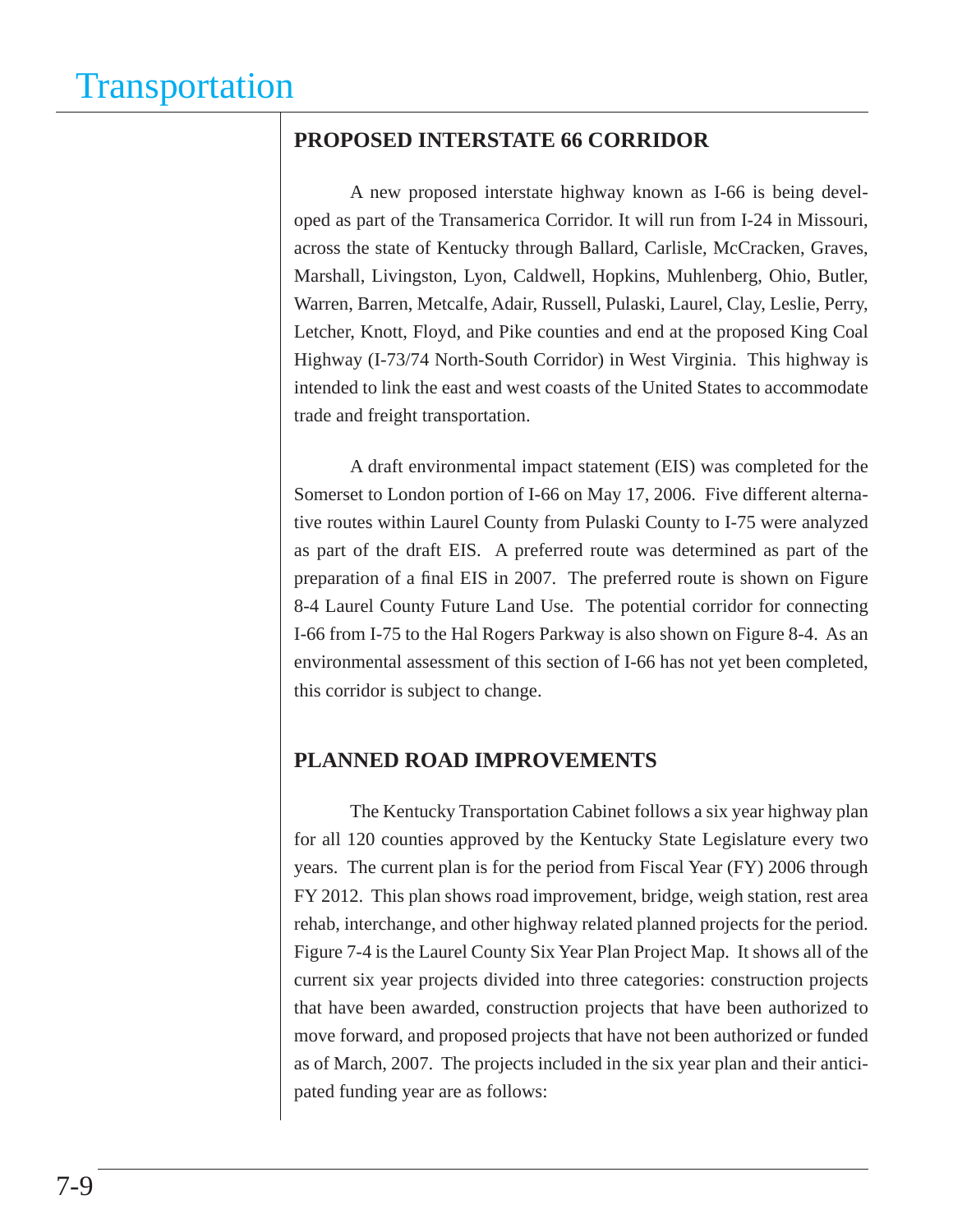### **ROAD CONSTRUCTION PROJECTS THAT HAVE BEEN AWARDED:**

- 1. 11-2023.00 Pavement Rehab on I-75. A construction contract for pavement rehabilitation of I-75 from MP 28.8 to MP 33.2 in Laurel County was awarded 8/4/2006.
- 2. 11-2014.00 Pavement Rehab on I-75. A construction contract for pavement rehabilitation of I-75 from MP 41.3 to MP 48.00 in Laurel County was awarded 10/2/2006.
- 3. 11-11.26 & 11-11.27 Major Widening of I-75. I-75 in Laurel County from 1.1 miles south of the KY-909 underpass (MP 48.0) to the Rockcastle River bridges (MP 50.5) will be widened to six lanes. The construction contract for this work was awarded 10/6/06.
- 4. 11-2007.00 Repair & Diamond Grind US 25E. The Cumberland Gap Parkway (US 25E) from MP 0.344, US 25 & US 25W to MP 2.024, West Ramp to I-75 will be repaired with diamond grinding. A construction contract for this project was awarded on 9/12/06.
- 5. 11-278.22 Relocate KY 30. Construction on London-Tyner Rd (KY 30) began on 3/21/06 to relocate the road from VIVA E approximately 1.3 miles to near Freeman Branch Road. The construction contract was awarded on 10/3/05.
- 6. 11-278.23 Relocate KY 30. London-Tyner Rd (KY 30) is being relocated from near Freeman Branch Road to 0.1 miles eat of the Rockcastle River. A construction contract was awarded on 9/12/06.

### **PROJECTS THAT HAVE BEEN AUTHORIZED:**

- 7. 11-8300.00 Bridge Replacement CR 1475. The bridge and approaches on White Oak Road over Sinking Creek will be replaced. Construction was authorized on 9/29/06.
- 8. 11-8301.00 Bridge Replacement CR 1382. The bridge and approaches on over Mitchell Creek will be replaced. Construction was authorized on 9/29/06.
- 9. 11-151.00 Widening of US 25. US 25 will undergo low cost traffic operations improvements at its intersection with KY 192 in London. It will be widened to four lanes as authorized on 10/26/06.

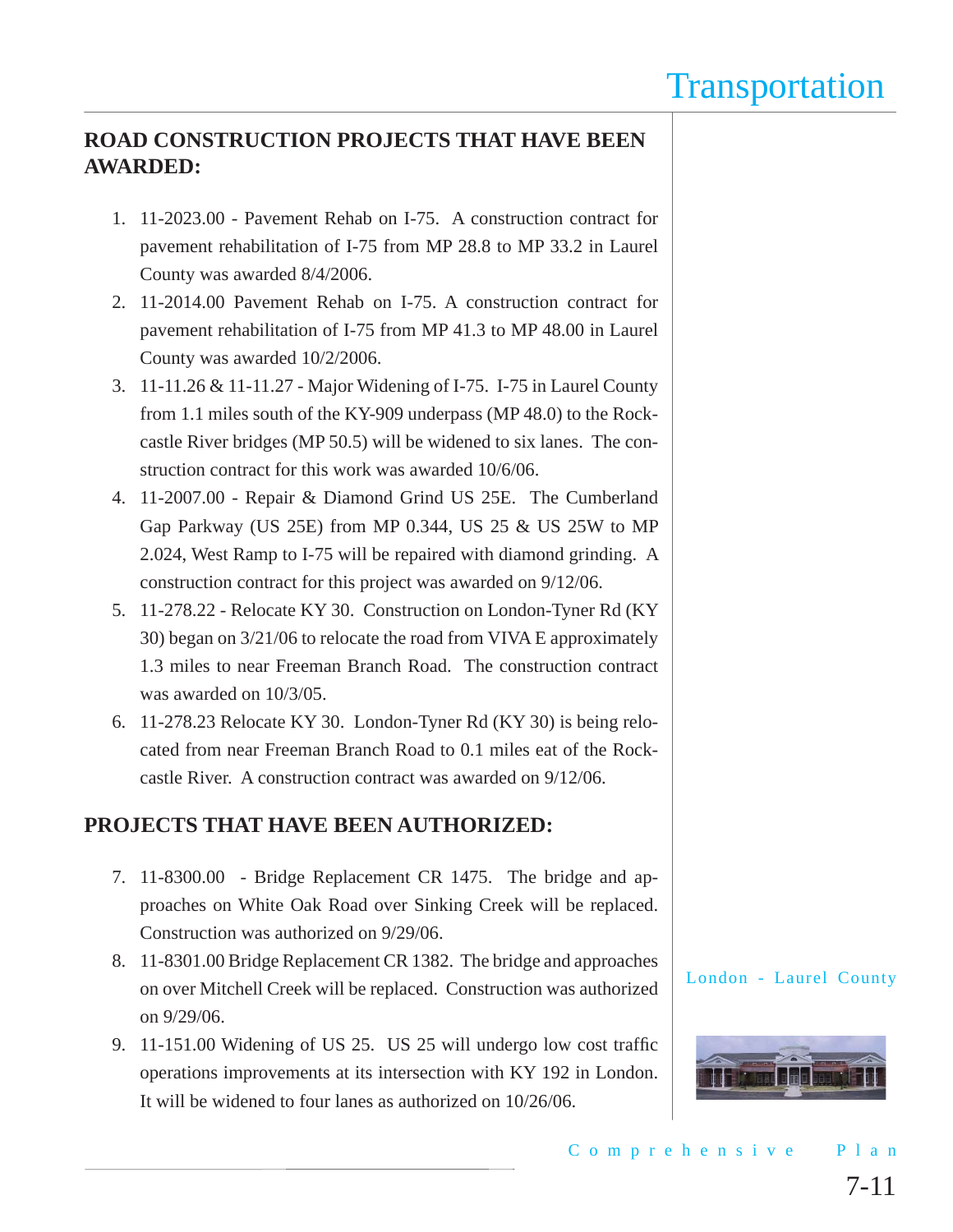### **OTHER PROJECTS IN SIX YEAR PLAN:**

- 10. 11-11.10 & 11-11.11 Major Widening of I-75. A section of I-75 from 0.6 miles north of KY 80 at London (MP 41.29) to 0.2 miles south of the South US-25 overpass (MP 44.00) will be widened to six lanes. Construction FY 2006.
- 11. 11-139.01 -New Route Parallel to I-75. A new road will be constructed along the I-75 corridor between Exits 38 and 41. This work is to be done by Laurel County. Construction FY 2006.
- 12. 11-146.00 Reconstruction of I-75. I-75 in London will undergo reconstruction. Construction FY 2006.
- 13. 8-59.11 I-66. Planning, engineering, and environmental assessments will be performed for the future I-66 Corridor.
- 14. 11-147.00 US 25 Widening. To provide congestion relief for US 25, it will be widened to five lanes from KY 1006 to KY 2069. A connector from US 25 to KY 229 will be constructed. Improvements will be made to KY 229 up to KY 192, and a back entry to the school from the KY 192 Bypass will also be constructed. Design FY 2007, right of way acquisition, utility relocation and construction FY 2008.
- 15. 11-109 Reconstruct US 25 Intersection. The intersection of US25E/ US25W/US25 will be reconstructed 1.0 mile east of the I-75/US25E interchange. Right of Way Acquisition and Utility Relocation FY2007, Construction FY 2008.
- 16. 11-8305.00 US 25 Bridge Rehab. Increase capacity of the Robinson Creek Bridge on US 25 at milepost 3.28. Design FY 2007, right of way acquisition, utility relocation FY 2008, Construction FY 2009.
- 17. 11-278.24 Relocate KY 30. Relocate KY 30 from 0.1 miles east of the Rockcastle River to 0.3 miles west of Welchburg Road.
- 18. 11-1073.00 KY 1803 Bridge Repalcement. Replace bridge and approaches on KY 1803 over Laurel River. Design FY 2007, right of way acquisition, utility relocation FY 2009, Construction FY 2010.
- 19. 11-904.01 KY 363 Roundabout. Construct a roundabout on KY 363 at KY 1006 to eliminate a safety hazard. Design FY 2006, right of way acquisition, utility relocation FY 2007, Construction FY 2008.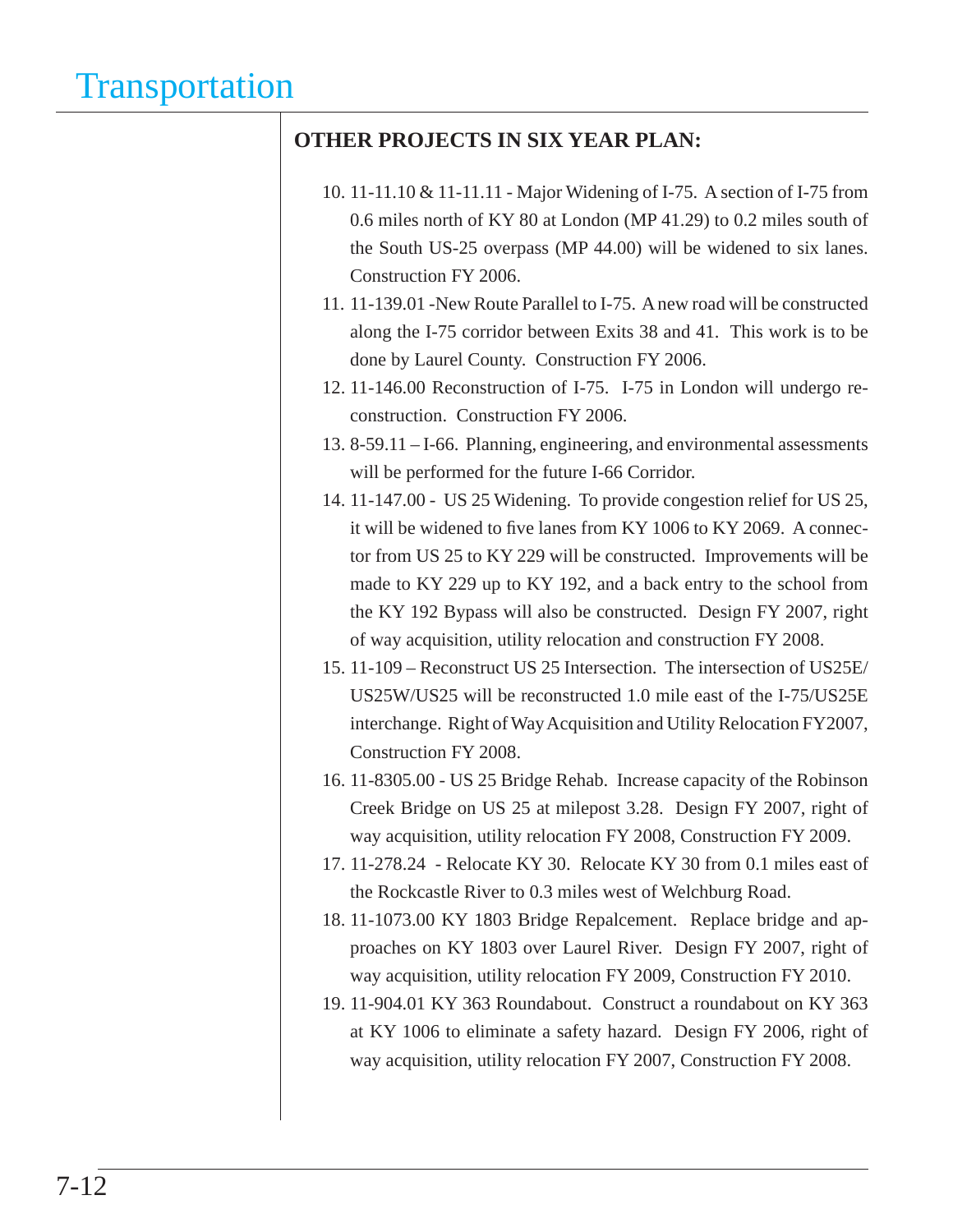- 20. 11-1060.00 KY 490 Bridge Replacement. Replace bridge over the Rockcastle River at the Rockcastle-Laurel County line. Right of way acquisition, utility relocation FY 2007, Construction FY 2008.
- 21. 8-8304.00 KY 1006. Scoping study for 5th Street/Downtown traffic operations. Install highway lighting on US 25 from I-75 to the Country Music Hall of Fame in Renfro Valley. Planning FY 2007.

### **ACCESS MANAGEMENT**

Roadways serve a dual function of facilitating traffic movement and providing access to abutting properties. Where those two functions conflict, roadway design capacity will not be achieved resulting in congestion and an increase in traffic accidents. The implementation of access management guidelines enhances the overall transportation system by ensuring that each roadway continues to function at its capacity level.

Although access to local streets is regulated solely by local government, KYDOT must authorize new access points (or curb cuts) onto statemaintained roadways from abutting properties. KYDOT standards are minimum standards. Local access management guidelines help to assure that a roadway will operate at its design capacity by identifying factors that need to be considered when access points from individual properties to a roadway are approved. Along arterials and major collectors, for example, driveways should be kept at a minimum. Measures that should be considered as part of access management include provisions for:

- Parallel service roads
- Frontage roads
- Interconnected parking lots
- Shared driveways
- Limitation on turning movements (especially left turns).
- Limitations on new access points for subdivisions.

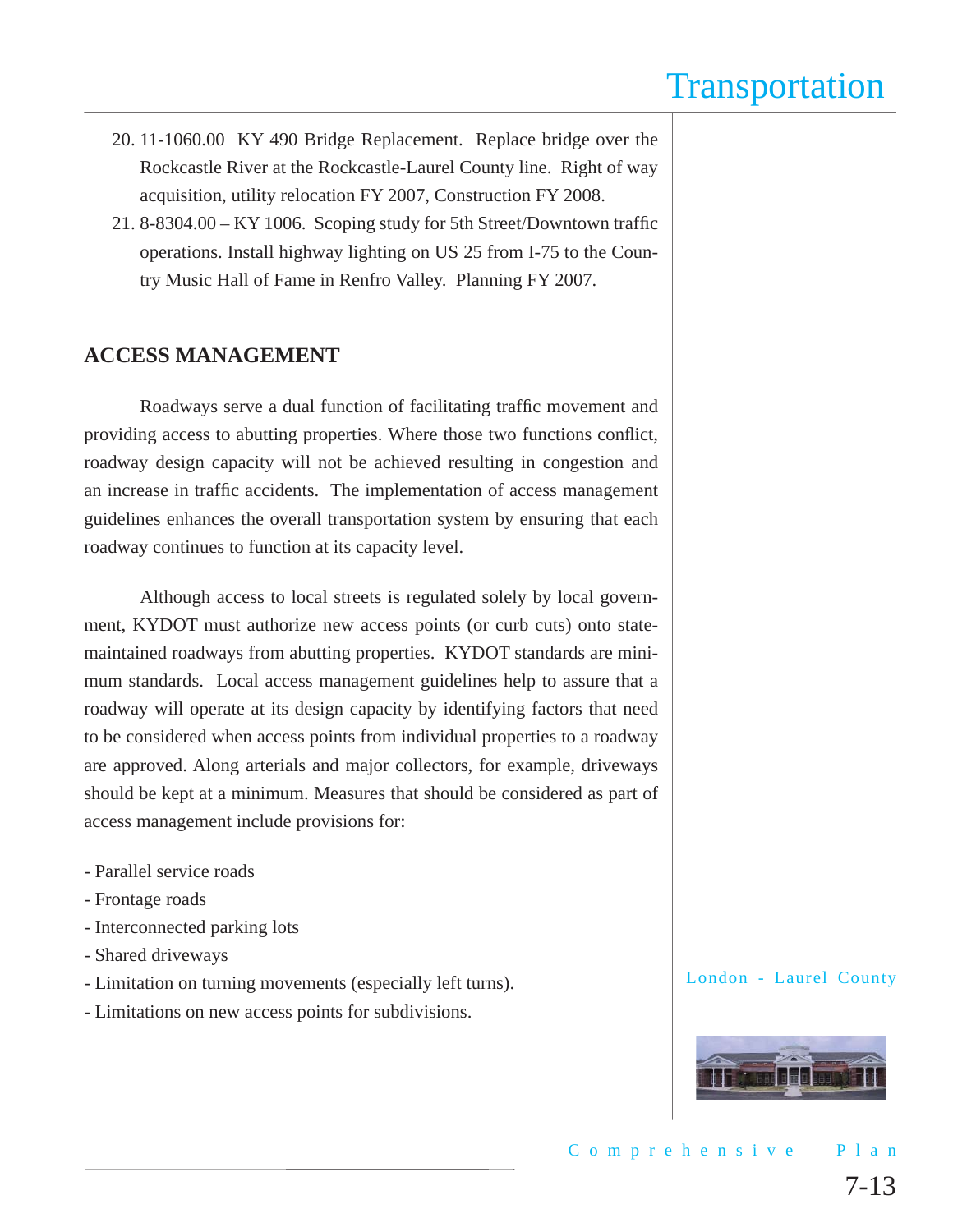It is recommended that the London-Laurel County Planning Commission review and update their subdivision regulations to include access management regulations.

### **PUBLIC TRANSPORTATION**

The principle alternative to the automobile for local travel is public transit. The Kentucky Transportation Cabinet describes the Kentucky public transportation system as having several components which provide statewide comprehensive services. These services can be broken down into four classifications which are:  $(1)$  inter-city and interstate buses that move passengers and freight, (2) rural public transportation vehicles that move passengers in rural areas of the state, (3) public transportation vehicles for the elderly and disabled which meet the special needs of their users, and (4) bus/transit systems in the cities that provide scheduled passenger service.

Greyhound Bus provides inter-state bus service to Laurel County. The Greyhound Bus terminal is currently located in the Burger King in the London Shopping Center. Currently, there is no scheduled public bus passenger service within Laurel County.

Rural Transit Enterprises Coordinated, Inc. (RTEC) is a non-profit corporation which provides community transit services open to the public in rural Southeast Kentucky. RTEC operates more than 180 vehicles in their 12 county service area with planning one day ahead for cash fare transportation. In addition, RTEC operates an intercity route with 72 hour advance reservations to access non-emergency medical appointments in urban areas. RTEC is also the broker for Human Service Transportation Services in Region 12 of Kentucky. Under this program they provide transportation services to eligible Medicaid recipients seeking nonemergency treatments, welfare recipients needing job and child-care related trips, and others.

### **SCENIC BYWAYS**

The Intermodal Surface Transportation Efficiency Act (ISTEA) of 1991 established a Scenic Byways Advisory Committee to develop a national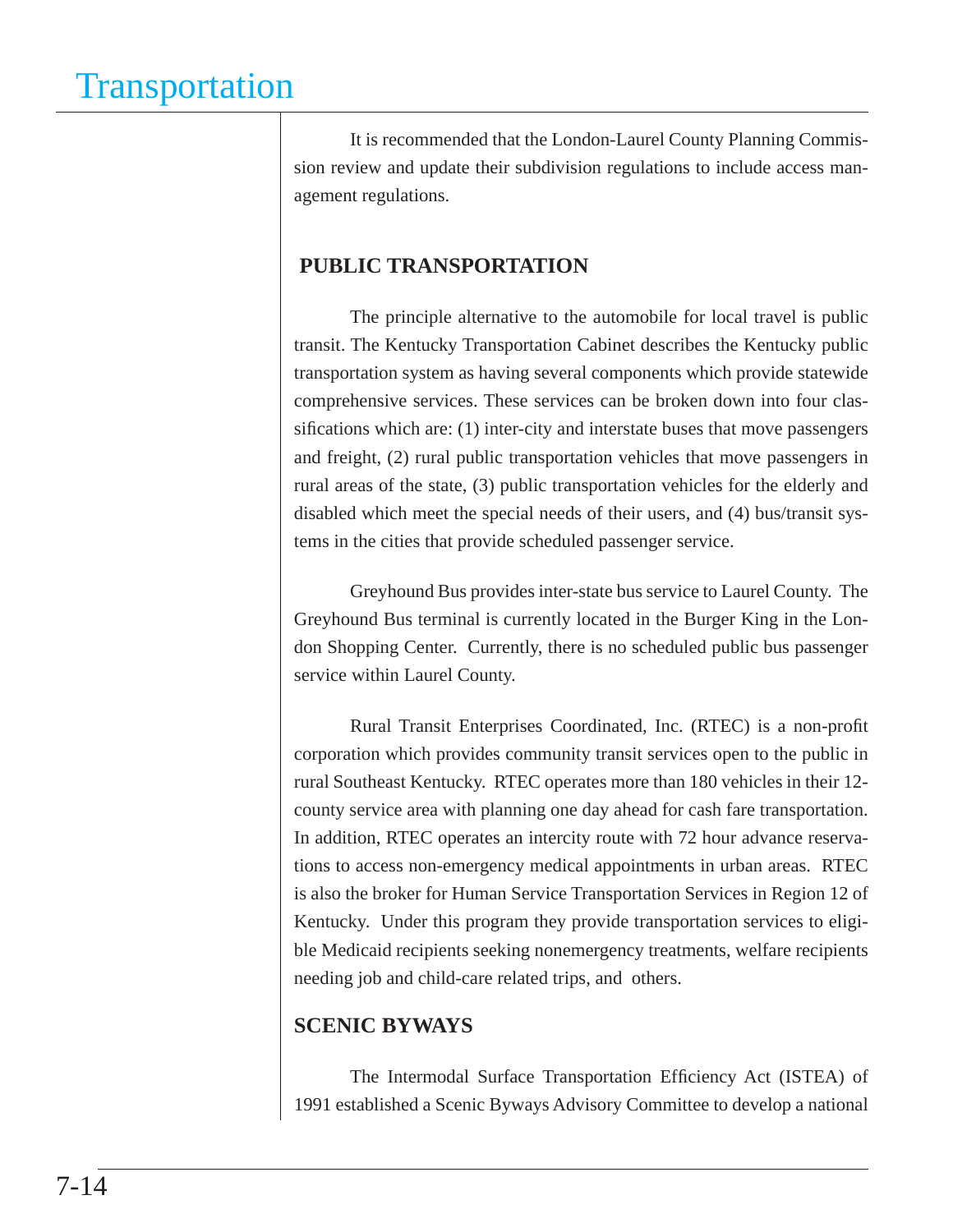scenic byways program. ISTEA further encouraged the individual states to institute state scenic byway programs. The Commonwealth of Kentucky through the Transportation Cabinet has initiated a Scenic Byways and Highways Program in Kentucky. Kentucky defines a scenic highway or byway as a road which has roadsides or view sheds of aesthetic, cultural, historical, and/or archaeological value worthy of preservation, restoration, protection, and enhancement.

The Wilderness Road Heritage Highway (Figure 7-5) is the only Scenic Byway in Laurel County. In addition to being a Kentucky Scenic Byway, the Wilderness Road Heritage Highway is designated as a National Scenic Byway by the Federal Highway Administration. It begins in the Cumberland Gap National Historic Park and extends to Berea, Kentucky following the trail marked by Daniel Boone and traveled by early pioneers years ago. Within Laurel County, the Wilderness Road Heritage Highway extends from Knox County to the south along KY 229 to Levi Jackson State Historic Park and then continues north to US 25 in London. It follows US 25 north to Rockcastle County.

#### **BICYCLE FACILITIES**

Over the past several years the use of bicycles as a viable means of transportation has substantially increased. This overall trend has been accepted as a very desirable addition to most communities as it increases the quality of life for residents and provides linkages to recreational or institutional facilities. Bikeway and pedestrian routes typically involve usage by all ages for recreational and educational purposes as well as providing a means of transportation to and from work. Increased usage requires improved bikeway and pedestrian facilities in order to make trips along these routes as safe as possible. This is especially important since some trips occur within existing road rights-of-way.

For the most part, there are two major categories of bicycle facilities: on road, and off road or separate. The most common type of bikeway is located along existing roadways. This enables the cyclists to travel to almost

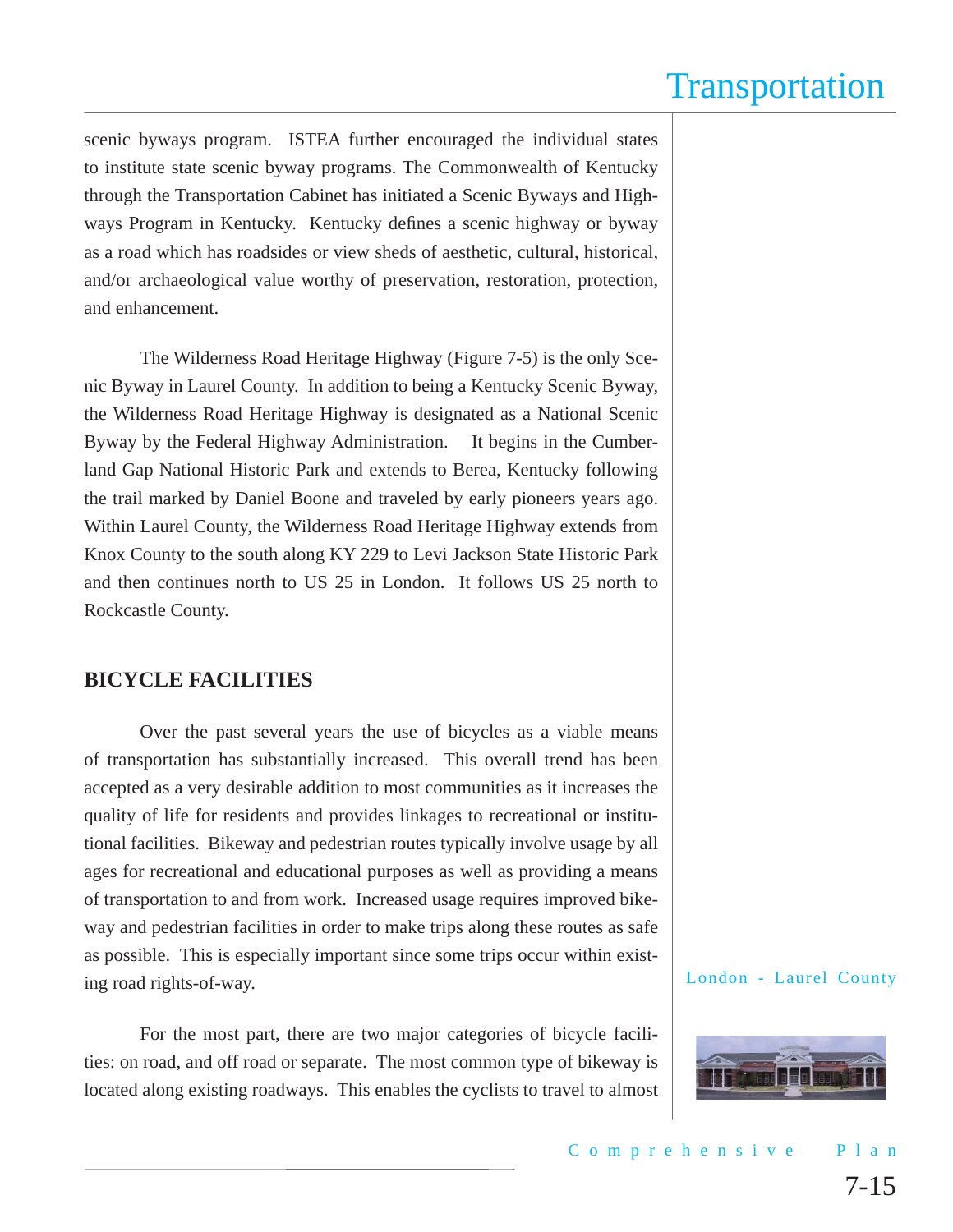any destination. Separate bike paths and multipurpose trails are designed specifically for the purpose of facilitating non-motorized means of transportation. In addition, trails and greenways can serve both recreation and transportation needs while creating linkages with other areas of the community.

The guide to bicycle routes in the state is titled Kentucky Bicycle Tours and was published jointly by the Kentucky Transportation Cabinet's Division of Multimodal Programs and the Kentucky Department of Travel Development. The routes in the guide crisscross the state to provide as many opportunities for cyclists as possible. For the most part the seven recommended routes are along less traveled roads so as to avoid interstates, parkways, and major thoroughfares. The routes listed and mapped in the guide are as follows: KY TransAmerica Trail. Ramblin' River Tour, Midland Kentucky Tour, Southern Lakes Tour, Central Heartlands Tour, Mammoth Cave Tour, Bluegrass Tour, and Mississippi River Trail.

The Bluegrass Tour crosses Laurel County. This bike tour route takes bikers from the foothills of the Appalachian Mountains at the Kentucky-Tennessee border up through the Bluegrass Region, ending at the Kentucky-Ohio border in Maysville. The Laurel County route follows KY 312, KY 192, and KY 1956. The guide highlights a stop in London at the Levi Jackson Wilderness Road State Park. Here visitor's can see the Mountain Life Museum and McHargue's Mill, and the largest display of millstones in the country.

It is recommended that a Greater London Bicycle and Pedestrian Plan be developed to emphasize the importance of incorporating bicycling and pedestrian facilities in all transportation planning activities and roadway projects (both local and state). All new highways and streets, except those where bicyclists will be legally prohibited, should be designed and constructed under the assumption that bicyclists will use them. It is also recommended that developers be encouraged to incorporate dedicated bicycle paths into their subdivision design and to link them to other existing and proposed developments. In addition to providing an alternative means of transportation, bicycle facilities are amenities which can enhance the marketability of homes for those seeking a more active lifestyle.